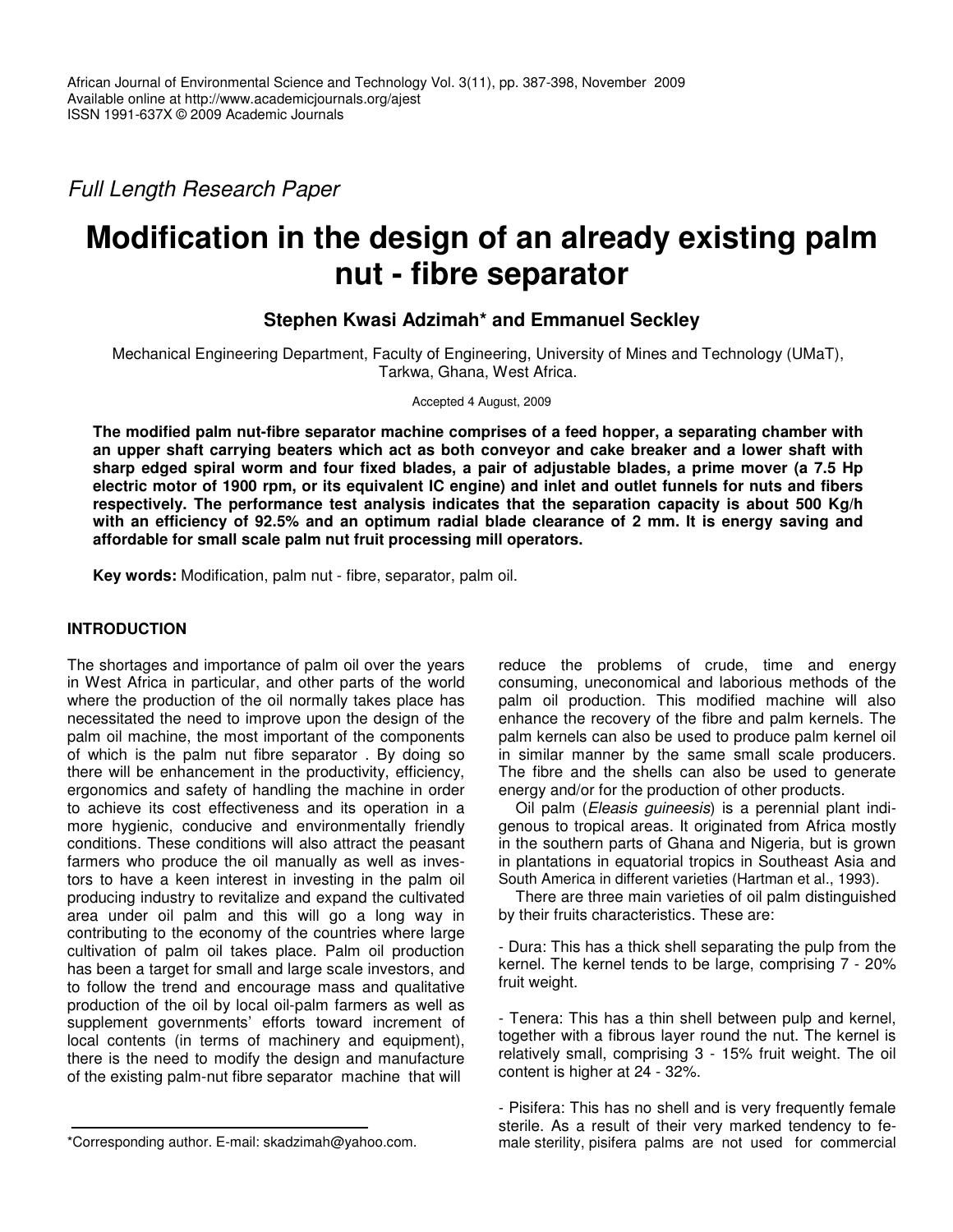

**Figure 1.** Layers of the palm fruit.

# planting.

The pericarp is composed of large numbers of oil cells, which are full of oil when the fruit is freshly ripe. A cement-like material binds the cells to one another and to a skeleton of hard fibre running lengthwise through the pericarp, keeping it together.

Oil palm can be grown on a wide range of soils, the best being the coastal alluvial clay, riverine and coastal and soils of volcanic origin with slight acidity of pH value of about 4.6 - 6. They are grown in nursery for about a year before field planting with spacing of  $7.8 \times 9$  m (Oluyemi, 1997).

It is generally known that the following conditions promote maximum palm growth; rainfall of 2000 mm, distributed evenly over the year (That is. with no very marked dry season). This accounts for yields in South East Asia (with no marked regular dry season) outstripping those achieved in West Africa. It has been found that adequate soil moisture is more important than nutrient supply, which can be supplied artificially; a mean minimum temperature of 20° - 23°C and a mean maximum temperature of 28 - 32°C which is peculiar to tropical countries is best suited. If the temperature falls below this, particularly at night, say below 19°C, bunch development will be affected and yield will be reduced. Growth in young seedlings stops at temperature below 15°C. Constant sunshine amounting to at least 5 h per day over all the months of the year and as much as seven hours per day during some months, high atmospheric humidity and high  $CO<sub>2</sub>$  concentration are very good weather conditions for the growth of the crop (Bunker, 1995).

Germination can be accelerated by scarification, plus soaking in gibberellic acid at 100 ppm (part per million) for 72 h (Caulifield, 1997).

At the beginning of the twentieth century, Nigeria was the world's largest exporter of palm oil. At that period, oil palm accounted for 90% of the national total export. In fact, up till 1956, Nigeria was one of the foremost world's

producers and exporter of palm produce which accounted for over 40% of the total kernel exported and about 20% of palm oil in the world market. But between 1929 and 1974, there was a decline in the proportion of Nigeria's total exports from 47 - 13.2%. Though, latter in 1987, her exports increased to about 6.5 million tones, which earned her the third largest exporter of oil that year (Omuta and Onorkahrage, 1997).

The oil palm fruit is a sessile drupe and consists essentially of an exocarp (skin), a fleshly mesocarp which contains palm oil, a hard stony Endocarp (shell) and kernel (seed), the source of the kernel oil and meal (Poku, 2002) (Figure 1).

Oil of two kinds is obtained from oil palm: From the pericarps come the palm oil, and the inside, palm kernel oil.

The primary products of commerce of the oil palm tree are palm oil and palm kernel oil and kernel cake. The oils are by far the most important vegetable oil trade on the Nigerian (and indeed the world) market. However, the current annual demand is in excess of one (1) million metric tons of palm oil. There is, thus, clearly a deficit. The supply gap, high returns on investment and bright external trade opportunity in the oil palm business makes investment in the oil palm sector a safe and profitable venture (Spychalla et al., 1997).

To adequately meet domestic requirement and to go into the export trade, there has recently been a Presidential initiative in Ghana on oil palm to increase annual plantation to ultimately put at least one million hectares under improved cultivation in about five years (F.A.O., 2002).

Current estimate of total existing and functional palm fruit processing capacity is 295.3 tones of fresh fruit bunches (FFB) per hour. However, a lot of processing is still done by inefficient traditional methods. For this reason, locally manufactured machines are in high demand because of their adaptability and simplicity of operation. Large - scale mills can use recovered fibre and nutshells to fire steam boilers. The super-heated steam generated is then used to drive turbines to generate elec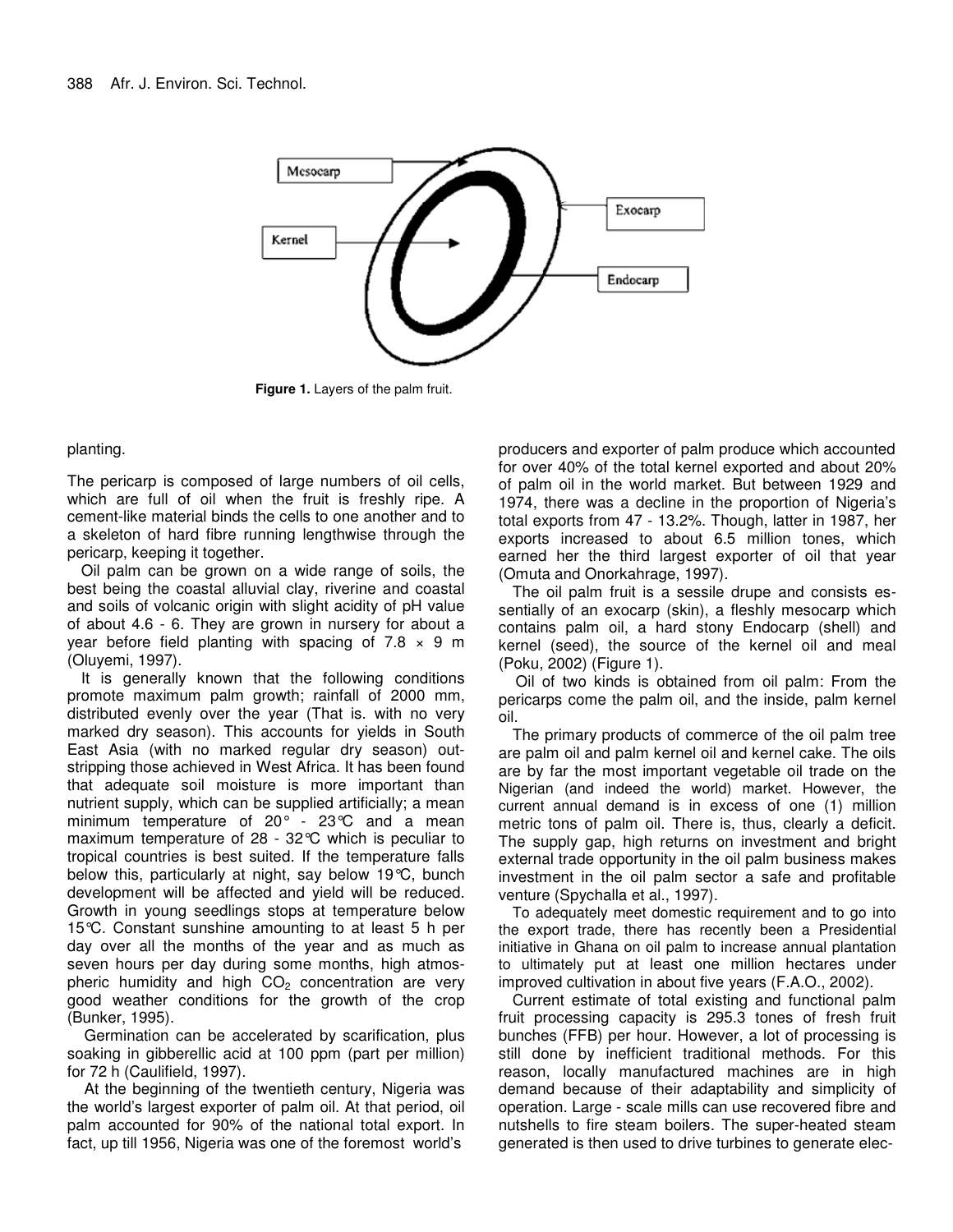tricity for the mill. For this reason it makes economic sense to recover the fibre and palm kernels.

The specific objective of this paper is, therefore to improve upon the design of an existing palm nut-fibre separator machine with labour saving technologies that will enhance efficiency and reduce the cost of palm oil and palm kernel oil production by determining, experimentally, the optimum performance parameters of the machine.

#### **MATERIALS AND METHODS**

This project has been carried out using the methods of analytical and experimental procedures. These include:

1. Paying visits to the mills where the existing palm nut-fibre separator machines have been used.

2. Conducting interviews with the owners, operators, users and those who patronize these machines, to acquaint one with the problems they encounter in the course of using and operating the machines.

3. Observing the use, operation and functioning of the machines, ascertain the problems associated with them in order to come out with what modifications could be carried out on the design with the view of addressing these problems.

4. A performance testing was also carried out with the help of a weighing scale which was used to weigh the palm nuts, cake, fibre and the kernels.

#### **Trends in the development of small- scale palm oil processing**

**Non - mechanized traditional methods of palm oil production:** In small-scale processing, digestion, the breaking up of the oil bearing cells of the palm fruit's mesocarp, is the most labour intensive. In general all crude palm oil extracting methods include:

1. A sterilization process where the fruit is softened up usually by heat treatment (boiling).

2. A digesting stage where the pulp is broken up to release the oil.

3. An extraction process to release oil from mashed fruit, and

4. A purification and clarification process where the oil is separated from water and cell debris (sludge), fibre and shell.

#### **Two methods of fruit maceration are common in traditional processing**

1. Pounding cooked/soaked fruit in large wooden or concrete mortars with a wooden pestle;

2. Foot trampling on the cooked but cold fruit in canoes or specially constructed wooden troughs.

The extraction rates for these methods are in the neighbourhood of  $6 - 11%$ 

The traditional method of oil extraction consists of:

1. Steeping the pounded fruit mash in hot or cold water.

2. Removing fibre and nuts in small basket and hand squeezing.

3. Filtering out residual fibre from the oil/water emulsion inperforated metal collanders or basket.

4. Boiling and skimming palm oil from the oil/water mixture.

5. Drying the recovered oil.

#### **Mechanization of palm oil production**

With the advent of international trade in palm products markets, mechanized and more efficient methods have been developed and continued to be improved on for both palm oil and palm kernel oil extraction. Locally, the traditional methods, with some introduction of labour saving machinery, are still used in processing (Bergert, 2000).

Mechanization was introduced to Cameroon in the 1930's through the importation of coil palm oil expellers. The coil is a low pressure, continuous-feed expeller made in France. It has two 6' (2 m) diameter coaxial counter-rotating screws that turn horizontally or vertically in a perforated cage. The discharge end is fitted with a backpressure cone. As the cooked palm fruit is fed into the expeller it is pushed forward by the spiral flights (worms) against the backpressure of the end cone. The oil is forced out through the perforated sides of the cage. The remaining fibre and nut are released at the end of the cage through the gap between the end cone and cage body. The ability to simultaneously de-pulp and press is a major advantage of this type of press (Badmus, 1991).

In Nigeria and other West African countries like Ghana, the earliest equipment introduced was the stork manual hydraulic press. The impression was created that, for economic reasons, the only operation that needed mechanization was oil pressing. In colonial days farm labour was cheap and easily available. Hence there was no attempt to mechanize the digestion operation. Thus, in the British colonies Nigeria and Ghana, for example, early attempts at mechanization had to focus on complementing the presses with mechanical digesters. Two types of digesters were developed: horizontal digesters based on the dry process technique and the vertical digester, which adopted the wet process technique.

The mechanical digesters currently in use consist of a cylindrical shell and a system of beater-arms driven by a 6 hp. Diesel engine through a speed reducer (where necessary).

It was long realized that pressing is a bottleneck in small-scale palm oil processing. The process is usually conducted slowly to avoid the huge loss of oil that might result from inadequate pressing. The economic importance of this process was therefore long recognized and has received the greatest attention for mechanization. Presses developed over the years have included models such as:

- 1. Manual vertical screw-press
- 2. Stork hydraulic hand press
- 3. Motor-jack press
- 4. Motor-jack/cantilever press
- 5. Nigerian Institute for Oil Palm Research (NIFOR) hydraulic hand press
- 6. Combined screw/hydraulic hand press
- 7. Mechanical screw-press
- 8. Combination mechanical digester and screw-press

9. Combination digester and hydraulic press systems (by Techno Serve Inc.)

The NIFOR mechanical screw-press is the latest used by the small scale palm oil processing industry in Nigeria. This consists of a perforated tube inside which a transport screw rotates. The press outlet is more or less closed by a cone that regulates the pressing pressure. The worm transports and gradually compresses the macerated fruits. Released oil drains through the perforations in the tube. The press is mounted directly below a feed conveyor, which is fed by gravity by the horizontal digester. The body of the feed conveyor is perforated to allow oil released in the digester to drain away. Preliminary trials have shown that the press can handle over 1 ton FFB per hour with an average oil loss to fibre of 10.7%. The unit is sold together with the NIFOR sterilizer and continuous clari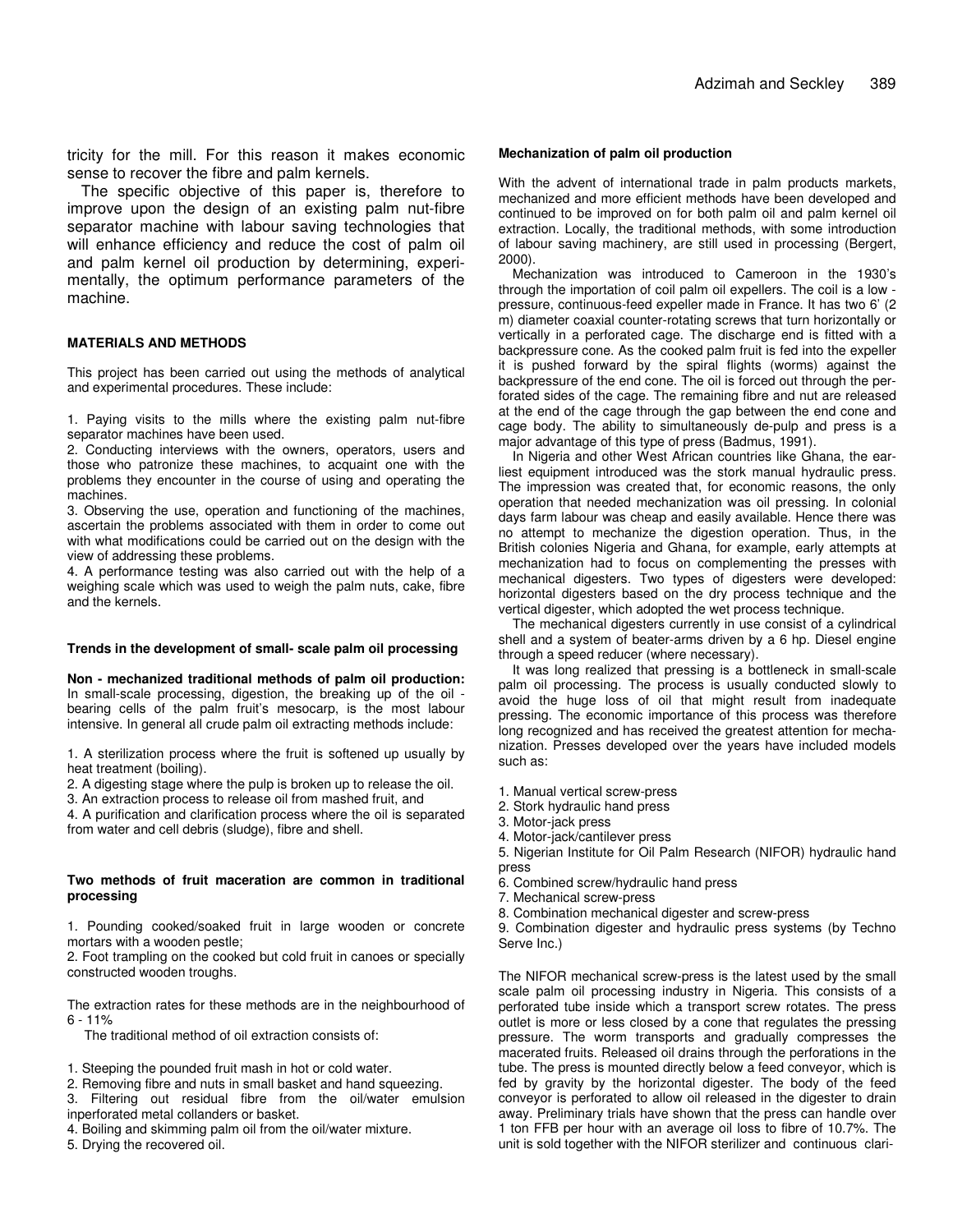fier as a standard set of machines for palm oil processing (Ajibola, 1998)

#### **Large scale automated palm oil production mills**

Whilst the machinery used in extracting oil and kernel from fresh fruit bunches varies widely in the design of certain components, the general principles and required end products are similar at each stage of production. The essential features of automated oil palm mills are standard in that they consist of sections or stations for sterilization of bunches, stripping of bunches, digestion or mashing of fruit, extraction of mesocarp oil, clarifying the oil, separation of fibre from the nuts, nut drying, nut grading and cracking, kernel separation and discarding of the shell, and kernel drying and bagging (Cornish, 1991).

There is now a growing demand for locally produced machines in Nigeria and Ghana. In 1996, about 140 local fabricators were involved in producing machines to process oil seeds. About 95% of these fabricators produced machines for oil palm processing. (FAO, 2002).

#### **Palm kernel recovery process**

The residue from the press consists of a mixture of fibre and palm nuts (cake). Palm kernel recovery therefore is the process of separating the nut from the fibre. This process forms the onus of the design.

In the course of research for this project, the authors discovered limited sources and records on existing designs for small scale palm oil processing industry.

#### **Hand sorting of palm nuts from the fibre**

Traditionally, the nuts are separated from the fibre by hand in small scale operations. This early method is associated with enormous manpower and low efficiency. The sorted fibre is covered and allowed to dry, using its own internal exothermic reactions, for about two or three days. The fibre is then pressed in spindle presses to recover second grade (technical) oil that is used normally in soap-making. The nuts are usually dried and processed into palm kernel oil. The sorting operation is usually reserved for the youth, women and elders (Poku, 2002).

#### **Hand sickle sorting of palm nuts from the fibre**

The injurious nature of hand sorting is facilitated by the use of sickles. This is a hand tool usually made up of a wooden handle and a metallic part having serrated cutting edges. The tool is held with the handle while the serrated cutting edges are moved against the fibre kernel cake, breaking them and pulling out the fibre inbetween the serrated cutting edges. Lots of time and energy is wasted in this method. The method increased safely with less improvement in manpower requirement and efficiency.

#### **Depericarper sorting of palm nuts from the fibre**

In large-scale kernel recovery process, the nuts contained in the pressed cake are separated from the fibre in a depericarper. This method involves the use of cyclone to drive the fibre off from the nut-fibre mixture after the cake has been broken down by the cakebreaker. This method is fully mechanized and has a high efficiency but is costly (Muthurajah 2000).

#### **Components of the existing palm nut-fibre separator machine**

The existing machine comprises of a hopper, a restriction bar to aid falling of the nuts, a gearing mechanism, a shaft on which twenty (20) pieces of beater arms in spiral form or of worm-like nature, and of specific diameter rod are welded along its length. The shaft is connected to a spindle through a simple spur gearing system. The spindle is attached to a handle and a crank with which the operator can start the machine (Figure 2).

#### **Mode of operation of the existing palm nut-fibre separator machine**

The machine is operated manually. The fruit is fed through the hopper/shroud manually with specific quantity, after which the operator rotates the shaft through the handle. The machine is then started on. The beaters break the fruits/cake and also separate the fibre from the nuts. Since the fruits are boiled the fibre slips round in the direction of rotation of the shaft until it passes through the fibre outlet funnel whilst the nuts also drop down through another outlet by gravity.

#### **Problems associated with the existing palm nut-fibre separator machine**

- 1. It has very low efficiency.
- 2. It operates with very low productivity.
- 3. It lacks ergonomics.
- 4. It is not safe to use.
- 5. It consumes a lot of energy.
- 6. It is not environmentally friendly.

#### **The modified design of the palm nut-fibre separator machine**

This consists of two horizontal shafts: one above the other. The lower shaft carries four 2 mm axially fixed blades and worm blade of equal pitch that grabs the fibre and sends them to a funnel discharge: the second and upper one carries spikes of equal pitch in organ wheel arrangement which digests the cake and transports the nut in the main housing to the nut discharge funnel. Separating the lower shaft from the fibre discharge funnel are two adjustable plates, each on either sides. The lower shaft is driven by the upper shaft through a flat belt connected to the left end pulley which itself is driven by a 7.5 Hp electric motor engine. It is designed for efficiency above 90% with process capacity of about 500 kg/h.

The system is a continuous flow without idle time the moment operation commences, except for maintenance (Figure 3).

#### **Procedures and analyses on the design of the modified palm nut-fibre separator machine**

#### **Modifications made in the design and operation of the palm nut-fibre separator:**

1. A second shaft has been introduced to carry four spiral blades, equidistantly fixed on the shaft, to aid the first shaft (carrying the beaters) to facilitate the separation of the fibre from the nuts.

2. The restriction bar has been replaced with metallic mesh to facilitate falling of the nuts by gravity.

3. A motor has been introduced to drive the shaft mechanisms through a pulley assembly in place of manual operation through a gearing mechanism.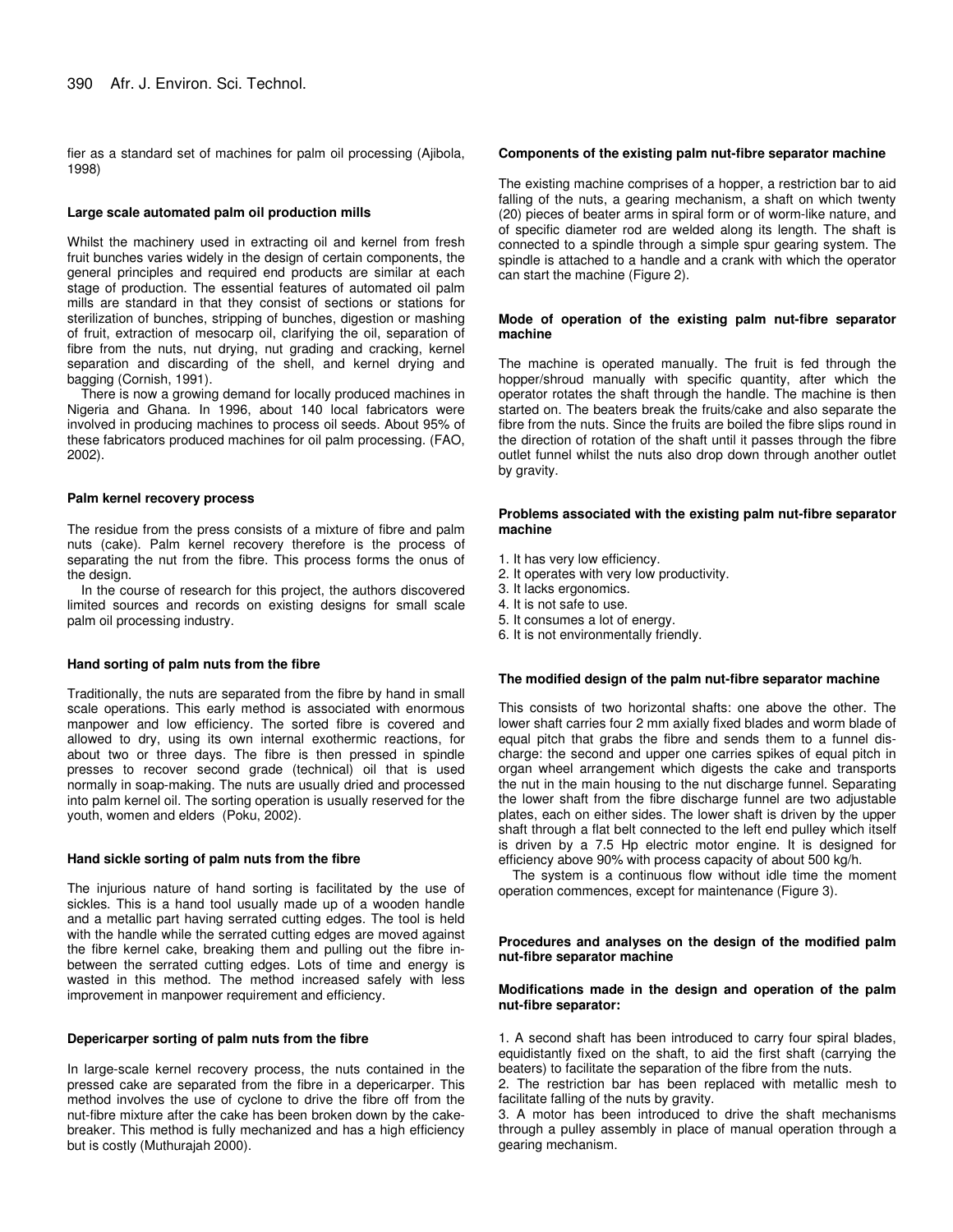

**Figure 2.** Diagram of the existing palm nut-fibre separator machine.



**Figure 3.** Diagram of the modified palm nut-fibre separator machine.

With these modifications the machine will have the following advantages over the existing one.

#### 1.) It will be more productive.

- 2.) It will be more efficient.
- 3.) It will save time and energy.
- 4.) It will remove the fibre that will mix with the nuts.
- 5.) It will be automatic.
- 6.) It will be environmentally friendly.

The intended modification in the design of the machine is based on the impact force of the spikes on the upper shaft on cake, the gripping effect of the lower shaft on the fibre to the discharge funnel. To accomplish these, the following were taken into consideration:

- 1. Sizing of the shafts
- 2. Selection of the pulley and determination of transmitted speed
- 3. Rating of the prime mover
- 4. Selection bearings
- 5. Choice of belt
- 6. Capacity of the hopper
- 7. Volume of the chamber
- 8. Process capacity
- 9. Force needed for digestion
- 10. Shear force and bending moment on the shafts
- 11. Determination of torque acting on the shafts
- 12. Determination of shaft life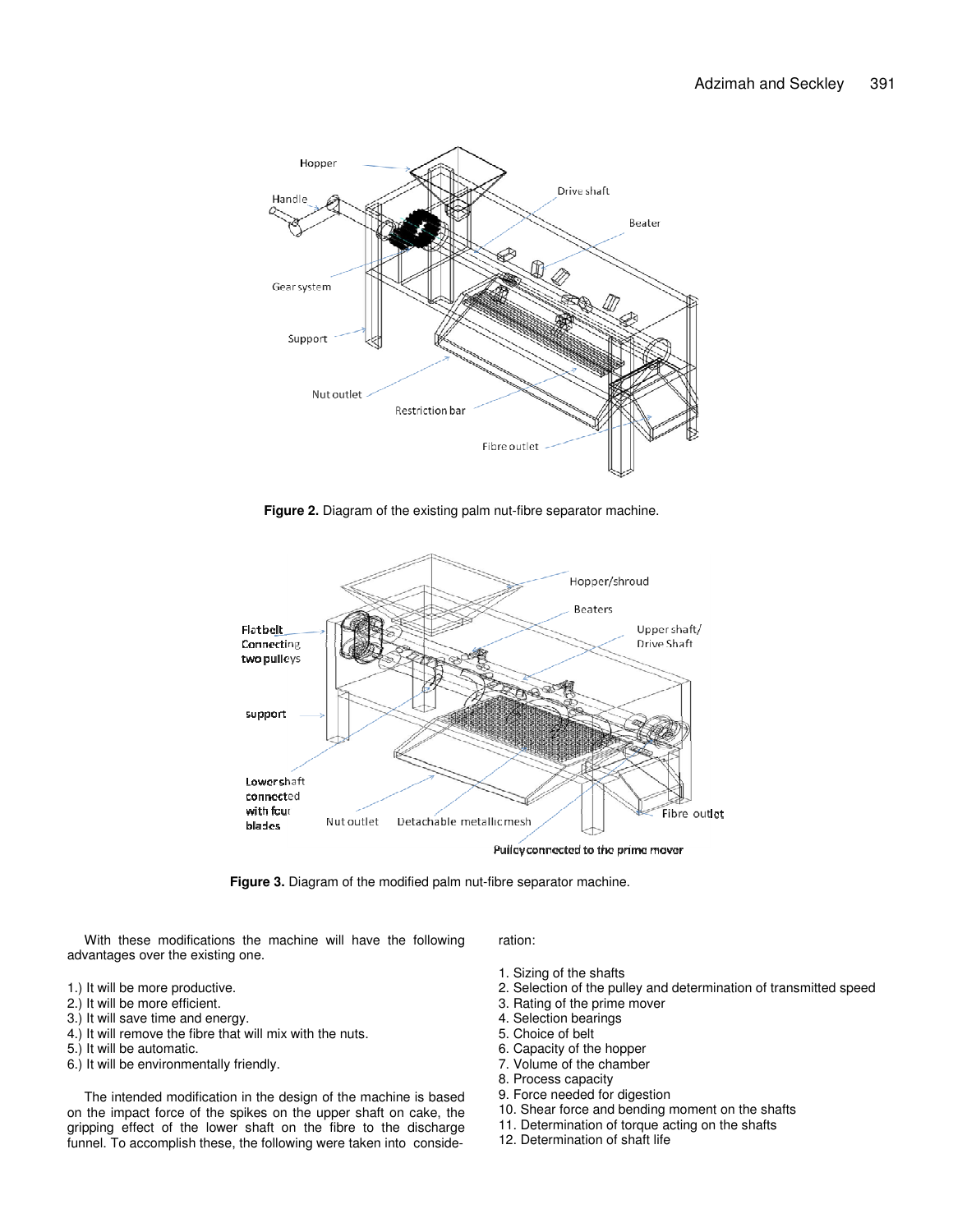13. Design for screw conveyor

14. Selection of the materials for the various components of the machine.

#### **Selection of the pulleys and determination of their speeds**

The system requires four pulleys for the drive: one pair on each end of the upper and the lower shafts. They are connected by open flat belts (Figures 4 and 5).

The relationship below is used to determine the transmitted speed.

# $\frac{Speed~of~driven}{Speed~of~driver} = \frac{Diameter~of~driver}{Diameter~of~driven}$

The intended ratio of the speed of the driven pulley to that of the driver is 2:3

Therefore;

$$
n_1 \times D_1 = n_2 \times D_2
$$
 or

$$
\frac{n_2}{n_1} = \frac{D_1}{D_2}
$$

and

$$
n_2 = \frac{n_1 \times D_1}{D_2}
$$

$$
n_2 = \frac{2850 \times 100}{150} = 1900 \text{ rpm}
$$

 $n_3 = n_4 = n_2$  For  $D_3 = D_4 = 100$  mm

Where  $n_1$  *is* the speed of primary driver pulley = 2850 rpm  $D_1$  is the diameter of primary driver pulley = 100 mm  $D_2$  is the diameter of primary driven pulley = 150 mm n*<sup>2</sup>* is the speed of the primary driven pulley

#### **Determination of centre distance**

The centre distance, C, between two adjacent pulleys was determined using the relation:

$$
C = \frac{D_1 \times D_2}{2} + D_1
$$
 (Khurm i and Gupta, 2005)

$$
C = \frac{100 \times 150}{2} + 100
$$
  
C = 225 mm

(Note that the value of centre distance calculated must be approximated to match up with the available standard belt)



**Figure 4.** Arrangement of the first pair of pulleys.



**Figure 5.** Arrangement of the second pair of pulleys**.**

**Determination of the length (L) for cross belt**

$$
L = \frac{\pi}{2}(D_1 + D_2) + 2C + \qquad (B1 - D2)^2
$$
 (Khurm i et al., 2005)

$$
L = \frac{\pi}{2}(100 + 150) + 2(225) + \frac{(100 - 150)^2}{4(225)}
$$

 $L = 845.48$  mm

#### **Selection of the belt**

The method, applied for the selection of the belt is to rate each standard thickness of belt in power capacity per unit length of the width at several different velocities. Several thicknesses of the belt and corresponding values of power capacity per unit length of the belt are selected from a standard table. The latter are divided into the required power and multiplied by service factors to give the required belt width (b).

The belt is selected based on the nature of the load it carries, type of driving unit, horsepower rating, the speed of the driver and driven units and the plant layout.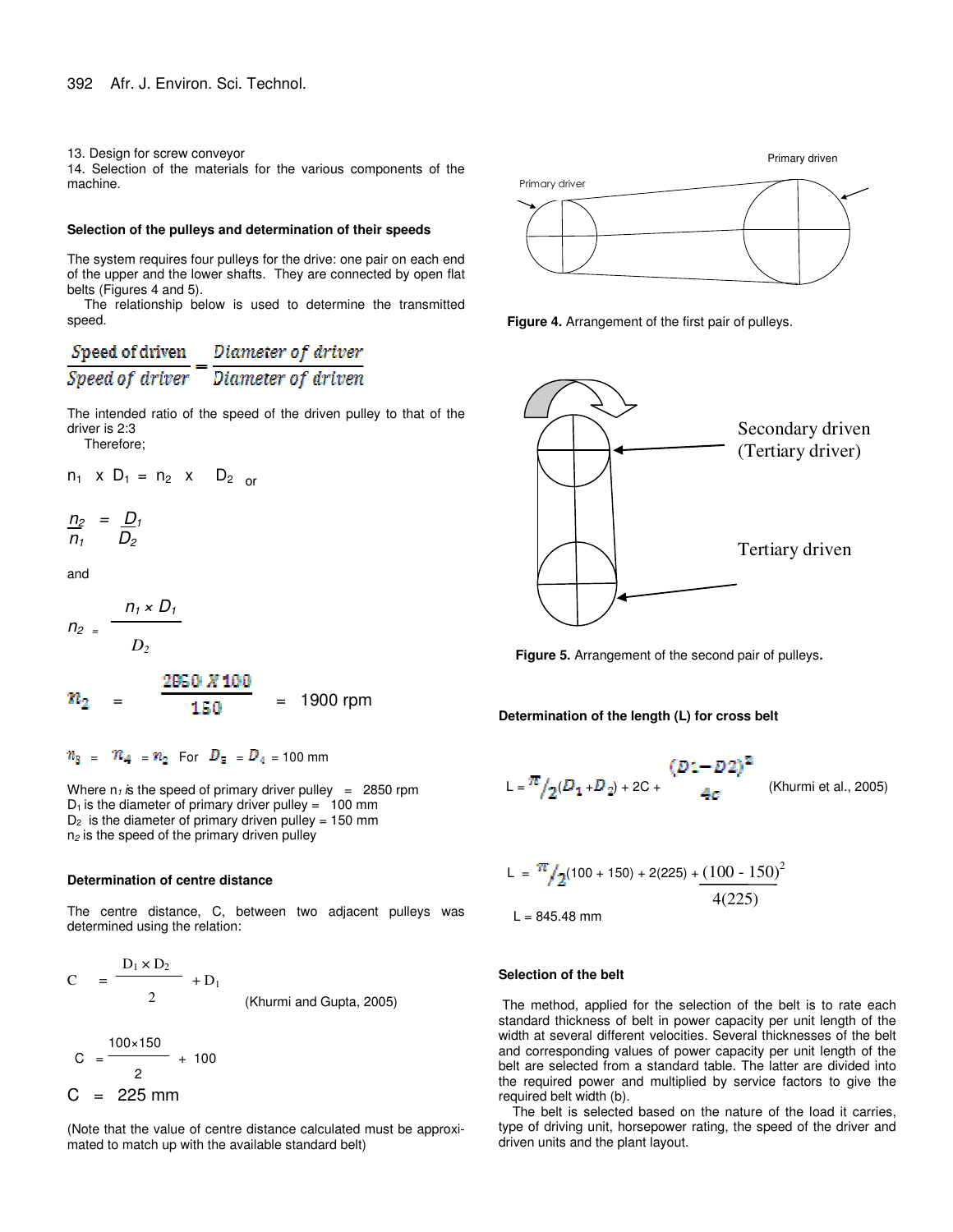One (1) horsepower (Hp) converted into kilowatts = (Hp  $\times$  0.746) kW Horsepower rating =  $7.5$  Hp =  $5.59$  kW

From standard tables, Service Factor = 1.4

Design Horsepower = Rated Horsepower × Service Factor

 $= 7.5 \times 1.4 = 10.5$  Hp Actual design power rating = Rated Horsepower  $\times$  Service Factor  $\times$  $0.746 = 7.5 \times 1.4 \times 0.746 = 7.833$  kW

For 10.5 Hp and driver speed of 2850 rpm and above, type "A" or "AX" belt is selected.

#### **Forces exerted on the shaft of the machine**

Both sides of the belt are in tension as shown by Figures 6 and 7. The net force,  $F_N$ , exerted by the belt on the shaft can be determined as follows:

$$
F_N = F_1 - F_2 \tag{1}
$$

Torque acting on the pulley "A<sup>"</sup>, T<sub>A</sub>, is calculated as:

T<sup>A</sup> *=* Force × Radius of Pulley

 $T_A = (F_1 + F_2) (D_A/2)$ 

Torque acting on the pulley "B<sup>"</sup>,  $T_B$ , is calculated as:

 $T_B = (F_1 + F_2)$  (D<sub>B</sub>/2)

The magnitude of the net driving force is computed from the torque transmitted (Cornish, 1991).

$$
F_N = \frac{Mt}{D/2} \tag{2}
$$

Combining equations (1) and (2)

 $F_1 - F_2 = Mt/R_2$ (3)

 $Mt = R_2 (F_1 - F_2)$ (4)

Where; Mt =Torsional moment on the shaft.

 $F_1$  = Tight side tension.

 $F_2$  = Slack side tension.

 $R_2$  = Radius of driven pulley.

$$
\frac{F1}{F2} = 1.5\tag{5}
$$

#### **Calculation of torque acting on the shaft**

Pulley motor rated horse power  $= 7.5$  Hp Power required = Design horse power  $\times$  0.746 kW  $= 10.5 \times 0.746$  $= 7.833$  kW



Slack side

Tight side

**Figure 6.** Tight and the slack sides of belt tension



**Figure 7.** Forces exerted by the belt.

$$
Torque, Mt = \frac{power\ transmitted}{2\pi N}
$$

Where;  $N = Sh$ aft speed rpm

$$
Torque, Mt = \frac{7.833 \times 1000 \times 60}{2 \times \pi \times 1000} = 39.37 \text{ N-m}
$$

From equations (3) and (4), Mt =  $R_2$  ( $F_1 - F_2$ ) = 39.37 N-m and since  $R_2 = 0.075$  m we solve for  $F_1$  and  $F_2$  as  $F_1 = 656.2$  N and  $F_2 =$ 131.2 N

Therefore, belt tension  $F_b = F_1 + F_2 = 656.2 + 131.2 = 787.4 N$ 

#### **Shaft design consideration**

The shafts are cylindrical with circular cross sections and pulleys and bearings mounted on them. One has beaters mounted on it, while the other has a short sharp spiral attachment. Since the shaft with beaters is more loaded, the design of the shafts is based on it. The shaft will be subjected to fluctuating torque and bending moments, and therefore combined shock and fatigue factors are taken into account.

To determine the shaft diameter, the equivalent bending moment, M<sub>c</sub> is used.

$$
M_c = 1/2 [K_m \times M + \sqrt{[(K_m \times M)]^2 + (K_t \times T)^2}]
$$
 (6)

Where;  $K_m$  = Combined shock and fatigue factor for bending, and  $K_t$ = Combined shock and fatigue factor for torsion (Khurmi et al., 2005).

Bending Moment and Shear Force Bending can occur as a result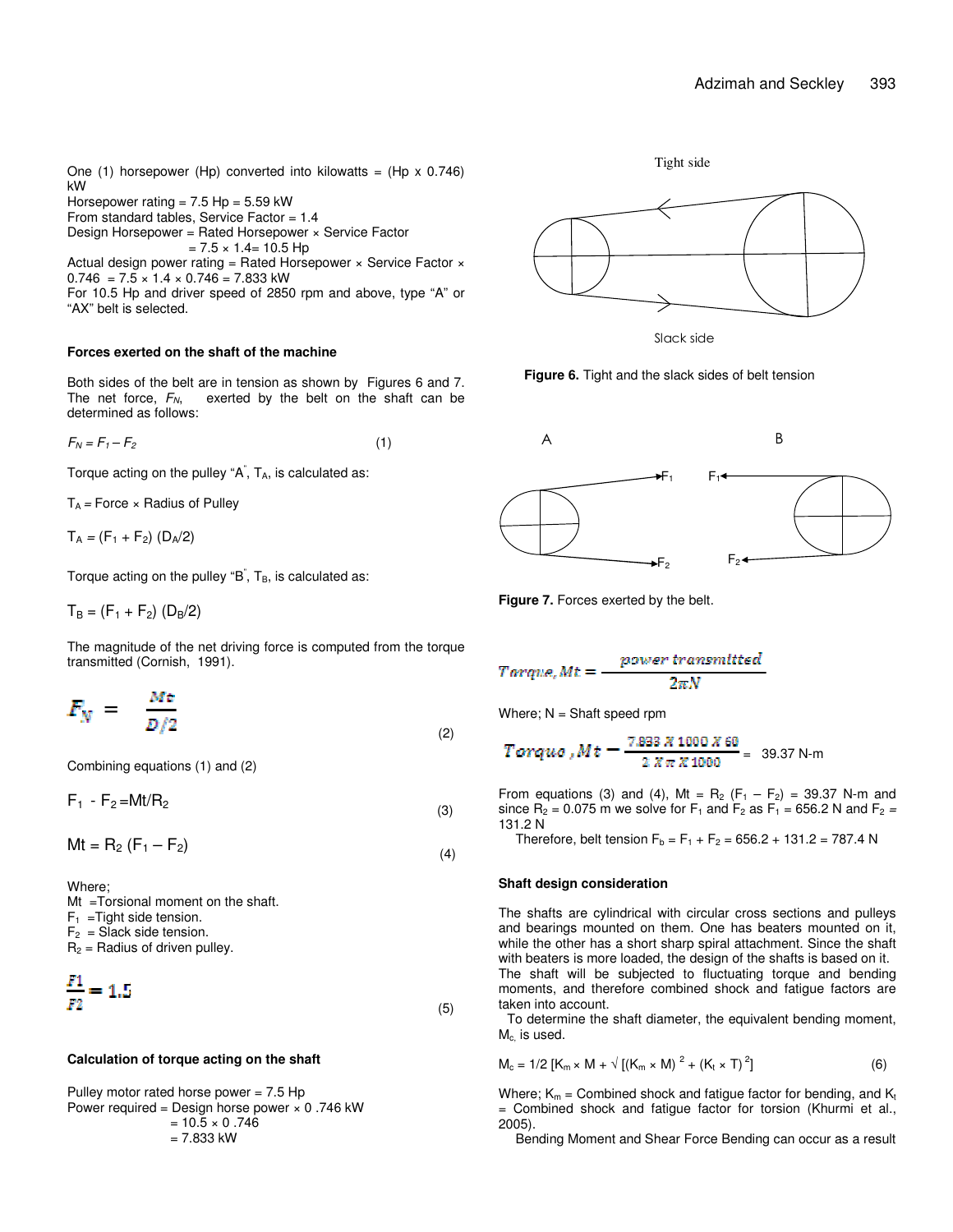

**Figure 8.** Shaft Showing forces acting on It. (dimensions are in metres).



**Figure 9.** Shear force and bending moment diagram of the drive shaft in static position.

of the applied loads on the shaft and belt tension.

Belt tension,  $F_b = 787.4 N$ Weight of pulley  $= 50$  N Estimated distributed load =  $102$  N/m Force at point  $A = 787.4 + 50 = 837.4 N$ Force at point  $E = 650$  N (Figure 8).  $R_B + R_D = 837.4 + 122.4 + 650 = 1609.8$ 

Taking moment about point B

 $R_D \times 1.2 + 837.4 \times 0.1125 = 122.4 \times 0.6 + 650 \times 1.3125$ 

 $R_B = 832.36 / 1.2 = 693.63 N$  $R_B = 1609.8 - 693.63 = 916.17 N$  (Figure 9).

#### **Shear forces acting on the shaf**t

Taking downward force to be negative (-) and the upward force to positive (+).

For point  $A = -837.4$  N. For point B =  $-837.4 + 916.17 = 78.77$  N. For point C =  $78.77 - 122.4 = -43.63$  N. For point  $D = -43.63 + 693.63 = 650$  N.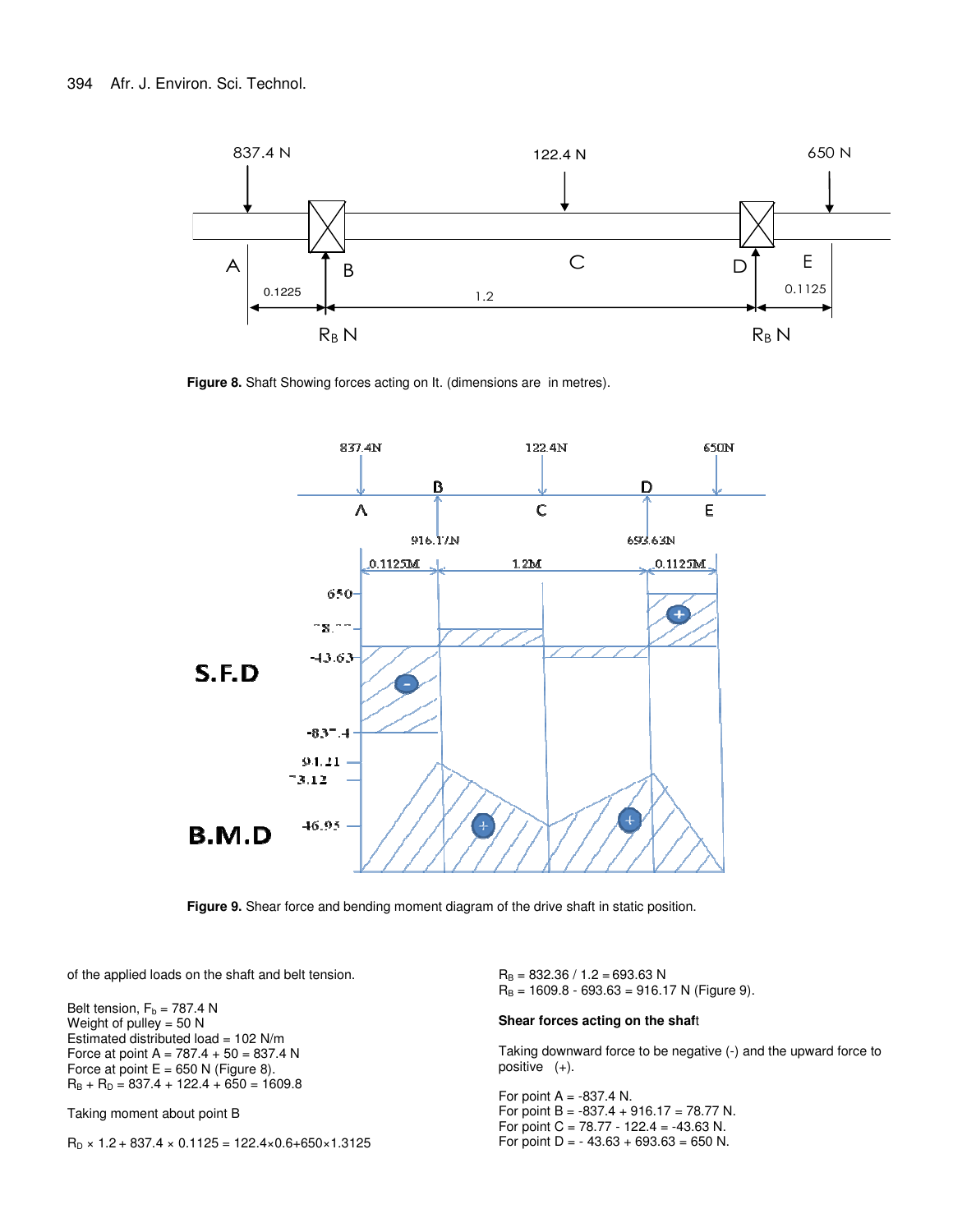For point  $E = 650 + 650 = 0$  N.

#### **Bending moments on the shaft**

 $M_A = 0.1125 \times 0 = 0.$  $M_B$  = 837.4 × 0.1125 - 916.17 (0.1125 - 0.1125) = 94.21 N. Mc =  $837.4 \times 0.7125 - 916.17 \times (0.7125 - 0.1125) + 122.4 (0.7125)$  $-0.7125$ ) = 46.95 N

 $M_D = 837.4 \times 1.3125 - 916.17 \times (1.3125 - 0.1125) + 122.4 (1.3125 0.7125$ ) = 73.12 N  $M_E = 834.4 \times 1.425 - 916.17 \times (1.425 - 0.1125) + 122.4 \times (1.425 - 1.125)$  $(0.7125) - 693.63(1.425 - 1.3125) = 0$ 

#### **Diameter of the shaft**

Choosing shaft material of 0.26 carbon steel (BS 070m26) cold drawn with maximum permissible working stress,  $\sigma_{\rm b}$  = 84MPa (ASME CODE - Khurmi et. al., 2005).

The maximum bending moment  $M_{max} = M_B = 94.21$  N Using the equivalent bending moment  $M_c$  we have:

Torque = 39.35  $\times$  10<sup>3</sup> N-mm  $M_c = \frac{1}{2} [(K_m \times M_B) + \sqrt{(K_m \times M_B)^2 + (K_t \times M_t)^2}]$ (7)  $K_m = 1.5$  $K_t = 1.0$  $M_c$  = 1/2 [(1.5× 94.21 × 10<sup>3</sup>) +  $\sqrt{(1.5 \times 94.21 \times 10^3)^2 + (1.0 \times 39.35)^2}$  $\times 10^3)^2$ ]  $= 143 \times 10^3$  N/mm<sup>2</sup>

Also,

$$
M_c = (\pi \sigma_b d^3/32
$$

Thus d = [(32 × M<sub>c</sub>)/ π σ<sub>b</sub>]<sup>1/3</sup> = [(32 × 143 × 10<sup>3</sup> )/ π × 84]<sup>1/3</sup> = 26 mm

(8)

As standard, 30 mm diameter shaft is chosen.

#### **Determination of shaft life**

The following mathematical relations are used in the determination of the life of the shaft:

$$
N_L = 10^{b/m} / S_f^{1/m}
$$

Where;  $N_L$  = Shaft life.  $S_f$  = Fatigue strength M and b are constants to be determined; thus

 $m = 1/3 \log (0.9 S_{ut})/ S_c$  (10)

b =  $log(0.9S_{ut})^2/S_c$  $S<sub>ut</sub> = 430 MPa$  $S_c = 98.98$  MPa  $M = 0.1975$  $b = 3.1802$  $N_L$  = 443  $\times$  10 $^8$  Cycles

#### **Selection of the materials for the various components of the machine**

The criteria for material selection of the materials for the various components of the machine is based on the type of force that will be acting on them, the work they are expected to perform, the environmental condition in which they will function, their useful physical and mechanical properties, the cost, toxicity of materials and their availability in the local market or the environment (Cornish, 1991).

#### **Material for the hollow shaft for the machine**

Material selected: A mild steel of 0.26% carbon.

Selection criteria: Easy machinability, local availability, non-toxicity and its strength.

Specification: Overall length =  $2400$  mm and the Diameter =  $115$ mm

Useful property values: it is cold drawn with a yield strength of 230 MPa, a maximum permissible working stress,  $\sigma_{b}$  = 84 MPa and permissible tensile stress of 56 MPa.

#### **Material for the solid shaft of the machine**

Material selection properties and criteria are as stated above**.** Specification: Overall length = 3300 mm and the Diameter = 30 mm

#### **Material for the pulleys of the machine**

Material selected is cheap and affordable, resistant to heat and wear, and easily machinable.

Specifications: For the primary pulley the diameter  $= 150$  mm and for the secondary pulley the diameter =100 mm.

#### **Belt for the pulleys of the machine**

Material selected: Tanned leather (flat) belt. Selection Criteria: It is of high efficiency, soft, flexible and strong.

Specification: Thickness =  $5 \text{ mm}$  and width =  $45 \text{ mm}$ .

#### **Beaters on the shafts of machine**

Material Selected: Mild steel rod. Selected Criteria: Non – poisonous, not easily worn out, easily machinable and strong. Specification: Overall length = 560 mm; diameter = 20 mm.

#### **Base of the machine**

Material Selected: Mild Steel (Equal angle section). Selection Criteria: Locally available and is of high carrying capacity. Specification: Overall dimension (7300 × 5 mm).

#### **Feed hopper, cover (top, side, and bottom) and discharge funnels**

Material Selected: Mild steel plate. Selection Criteria: Easy fabrication and non-toxicity. Specification: Overall dimension (450  $\times$  900  $\times$  6 mm).

(9)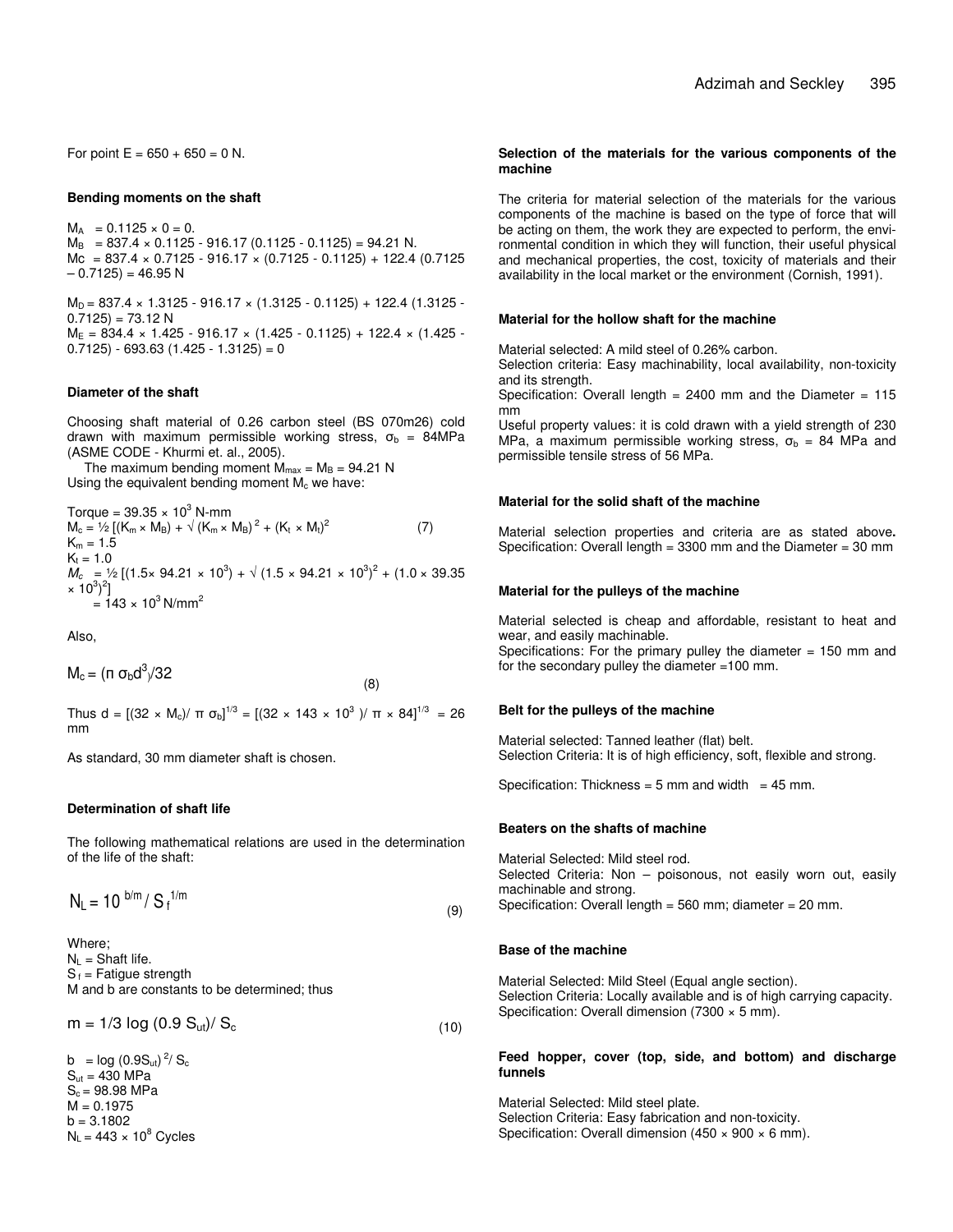#### **Main housing of the machine**

Material Selected: Mild steel plate. Selection Criteria: Non- toxicity and easy fabrication. Specification: Overall dimension (1150  $\times$  200  $\times$  8 mm).

#### **Bolts and nuts**

Material Selected: Mild steel of 0.35% carbon and 0.60% manganese. Selection Criteria: High strength and hardness. Specification: 12 and 10 mm bolts and nuts.

#### **Bearings on the shafts of the machine**

Material selected: Ball Bearing (6306).

#### **Fabrication details and methods**

The important components of the machine are listed below:

- 1. The feed hopper and cover plate.
- 2. The main housing.
- 3. The drive shaft (conveying shaft/cake breaker).
- 4. The lower shaft.
- 5. Flat belt pulleys.
- 6. Adjustable blades
- 7. Machine base supports

#### **Fabrication procedures of the components of the machine**

#### **Feed hopper and cover plate of the machine**

The hopper is a square frustum-shaped component placed on the top left hand side of the cover plate of the machine.

The flat plate is cut into four (4) with the size of 400 mm top length, 155 mm base length of 300 mm each. They are welded together to form a square (shaped) frustum. The base forms the throat.

The hopper is attached to a cover plate by fillet weld. It is easily detachable for inspection and maintenance purposes. The cover plate is attached to the main body with 10 - M10 bolts and nuts.

#### **Main housing of the machine**

The main housing of the machine consists of the bottom plate, side plates and the discharge funnels, all made from 6 mm thick mild steel plate. The bottom plate is welded together with the discharge funnels to the machine base while the side plates are rigidly bolted to the machine base with 12 - M12 bolts and nuts.

#### **Drive shaft of the machine**

This is a solid shaft of diameter 30 mm and length of 1650 mm. It is attached to a hollow shaft of diameter 102 mm and length 1200 mm. Beaters of short mild steel rod in organ - wheel arrangement are attached on the shaft. This shaft is enclosed inside the main housing, fixed at both ends with 6306 bearings.

#### **Lower shaft of the machine**

This is of the same dimension as the drive shaft except that the right - end is stepped down for the passage of the nuts and on it are 4 blades at right angles to each other with sharp-edged spiral running from left to right with a pitch of 220 mm. It is driven by the upper shaft through a pulley and belt.

#### **Adjustable blades of the machine**

The blades are attached in between the drive and the lower shafts on both sides. They can be adjusted by 2 adjusting studs welded to them. The dimension is  $1075 \times 100 \times 8$ mm.

#### **Beaters on the solid shaft of the machine**

These consist of twenty-four (24) pieces of  $40 \times 20$  mm diameter rod. It is uniformly arranged and welded in spiral form (organ wheel) of 220 mm pitch to drive shaft. This arrangement enables the shaft to function as both cake breaker and conveyor.

# **Base and support of the machine**

The base is fabricated from angle section bar cut into four (4) pieces welded together with round bars of mild steel.

#### **Painting of the machine**

To prevent surface corrosion and for aesthetic purposes, the machine is painted with blue paint after priming with red oxide pain

#### **Assembly of the machine**

#### **Assembly procedure**

The lower shaft is fixed and positioned in the base with the bearings and the bearing cups. The adjustable blades are fastened on the top of the supports on both sides with 3 - M10 bolts and nuts.

The drive shaft is then mounted on the blade and lower shaft with free clearance. The pulleys are then fastened and keyed to the shaft using  $10 \times 10$  mm square keyed M12 lock screws. The side plates are then fastened with 12 M bolts and nuts (Burr and Cheatham, 2002). The hopper, which is attached to the cover plate, is then fastened to the top of the main housing with 10 - M10 bolts and nuts. The electric motor is mounted on its base and firmly bolted while the pulleys are connected together from the motor to the primary (large) pulley between the two secondary pulleys that are attached at the driving shaft to the lower shaft by flat leather belts.

# **Installation, operation and maintenance of the machine**

#### **Installation procedure of the machine**

The machine should be installed on a 4" concrete slab to avoid vibration. It should be firmly bolted on the foundation using foundation bolts and shock pads to avoid excessive vibration.

The shaft and pulley alignment is essential to prevent wobbling and noise.

The space for installation should be about  $4 \times 2$  m since the to-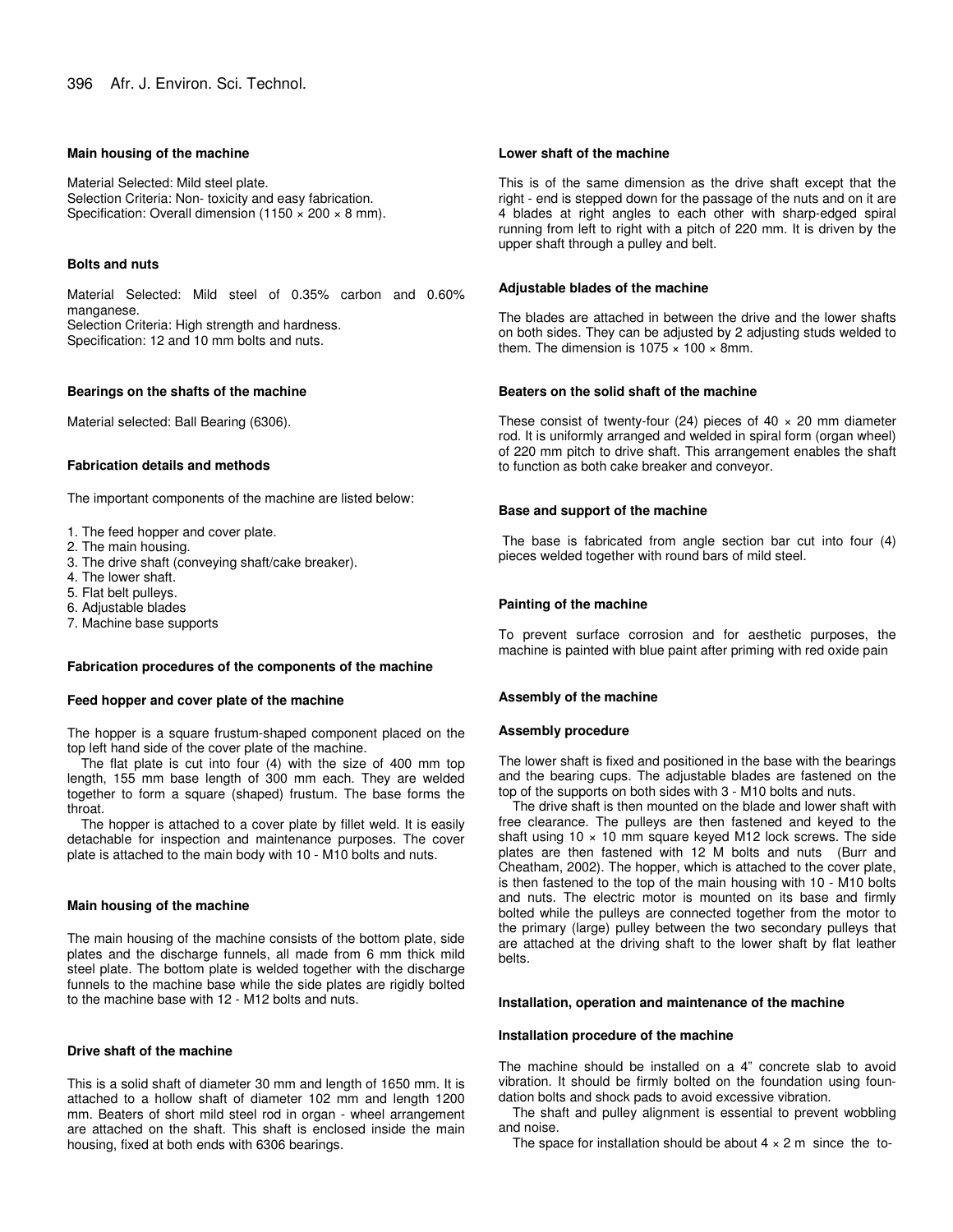| Test | Mass of cakes (kg) | Time taken (s) | Blade/shaft clearance (mm) |
|------|--------------------|----------------|----------------------------|
|      | 8.00               | 58             |                            |
|      | 8.00               | 56             |                            |
| 3    | 8.00               | 60             |                            |
|      | 8.00               | 58             |                            |

**Table 1.** Mass of cakes separated over a specific time.

tal length is about 2.0 m. The height of the machine, which is about 1.2 m, should be considered while building a shelter for it.

The equipment requires a 7.5 Hp electric motor and the service of two operators.

The condition of belts, mounting, tightness of bolts, alignment of shafts and pulley should be properly checked before every operation.

The machine should not be overloaded or its design capacity exceeded; and it must be ensured that the equipment attains sufficient speed before loading.

In maintenance procedure, the reverse of the installation should be followed. Sufficient and proper lubrication of the bearings should be carried out since insufficient and excess lubricant will cause high operation temperature.

The equipment should not be exposed to rainfall to minimize corrosion of components (Burr et al., 2002).

#### **Performance test for the machine**

In actualizing the aims of this project, the performance test should be carried out after the equipment has been assembled. The machine should be started and four different samples of equal weighted mass of palm fruits pressed cakes fed through the hopper, each time. A stop watch should be used to monitor the time taken for separation per batch. A 7-Hp-3-phase motor should be used as prime mover. A clearance of 2 mm should be maintained between the adjustable blades and lower shaft. The possible result is given in Table 1.

The average performance of the machine is estimated to be 8 kg/ 58 s. Hence, the capacity of the machine is approximately 500 kg/h.

#### **Efficiency of the machine**

From the four tests carried out, 8.00 kg of cake will be taken and fed through the hopper when the machine is running. The outputs of a separated nut and fibre will be taken and weighed. The expected result is as follows:

The input (weight of cake) =  $8.00 \text{ kg}$ Weight of nuts  $= 6.00$  kg Weight of fibre  $= 1.40$  kg The output (weight of nuts + weight of fibre) =  $6.00 + 1.40 = 7.40$  kg Efficiency = (Output/Input)  $\times$  100% = (7.40/8.00)  $\times$  100% = 92.5%

#### **Cost analysis of the materials and production of the machine.**

The major components of the machine have been quantified. The estimated cost of the materials used (as selected above), the cost of their production (labour) and other (miscellaneous) expenditures

have been summarized and presented as shown in Table 2

# **DISCUSSION OF RESULTS**

The results of the performance test show that the machine performed above 90% efficiency as expected at optimal blade clearance of 2 mm (Table 1).

# **Conclusion**

The modifications introduced in the design and operation of palm nut - fibre separator machine, if implemented, will be beneficial and advantageous in the following:

1. The processing of palm fruit bunches will be enhanced to achieve the production of high quality palm oil on relatively large scale for domestic and industrial uses.

2. It will guide the manufacturers to modify the components of the existing machine which entails promotion of technology transfer and adoption for the production of palm nut- fibre separator from small to medium scale level.

3. It is anticipated that the patronage by peasant farmers and other users of the new machine so modified will reduce drastically the labour, fatigue and cost involved in the production of palm oil in a more hygienic way and under very conducive environmentally friendly conditions.

4. Agricultural sector in the West African sub-region and other parts of the world where palm trees are cultivated will be boosted once again through the use of such modified machines aimed at adding values to very important agricultural product such as palm oil.

5. The national economy will be boosted since adoption of such machines will help in high productivity of quality palm oil as one of the agricultural products which has been the bed rock of national economy through earning of more foreign exchange.

# **Recommendations**

I recommend that subsequent work on nut recovery should be focused on for further improvement and incurporation of this equipment. The following suggestions can be adopted: